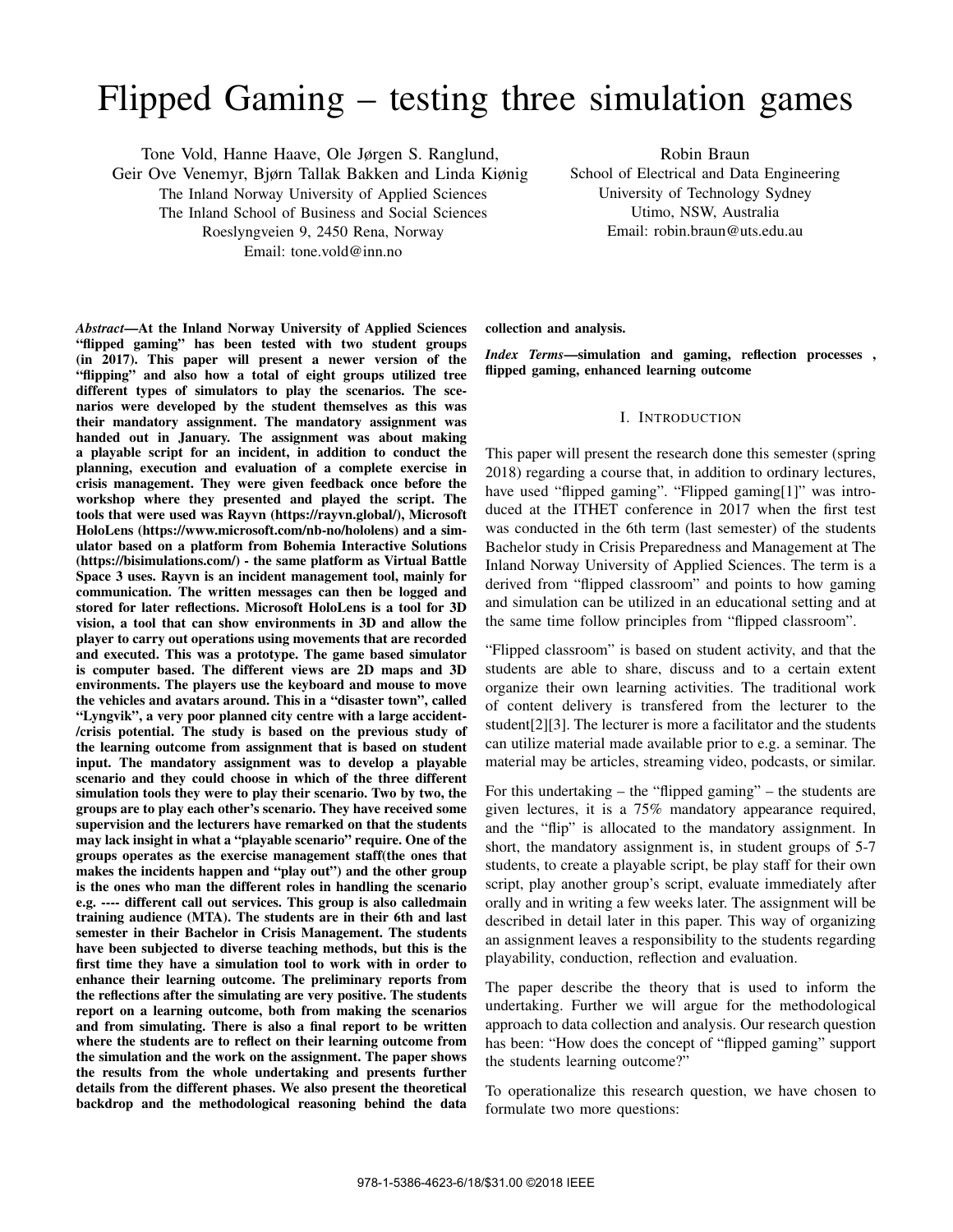- 1) Which of the elements of the assignment given provide a learning outcome – according to the students?, and
- 2) What do the students claim they obtain the highest learning outcome from; working on the assignment, or the gaming/simulation?

## II. THEORETICAL BACKDROP

Here we will present the theory that has informed this study.

## *A. Visualization, virtual reality and augmented reality*

To be able to play out real life issues in a safe environment that allow for mistakes without having any major consequences for other people, provide a safe playground for testing different scenarios. Hence, it is possible also to alter details in scenarios to discover different issues, issues that could potentially have devastating effects if "tested" in the real world. Some issues may also have an ethical side to the testing, and visualization can provide an arena for testing and discussing ethical issues, e.g. in warfare(T. Vold & McCallum, 2011)[4].

Virtual reality (VR) lets the viewer be immersed into a "synthetic environment" which does not allow for a view of the real world (Kipper and Rampolla 2012)[5]. It is a "completely artificial digital environment that uses computer hardware and software to create the appearance of a real environment to the user"(p. 21). Augmented reality (AR), however, allows the real world to be displayed, but with "augmentations"; improvements that enriches or broadens an understanding of a situation (Kipper and Rampolla 2012)[5]. According to Kipper and Rampolla there are three characteristics that need to be present to define AR; that AR combines real and virtual information, AR is interactive, and AR operates and is used in a 3D environment (p. 4).

AR in education can support the learning process as it is possible to make errors and thus contribute to various degrees of learning experiences (T. Vold & McCallum, 2011)[4].

#### *B. Adult learning*

The students that are enrolled at the University are adults. Hence, it is important to pay attention to how adults learn.

Adults learn by being involved and engaged (Knowles, 1970, 1984, 1990)[6], [7], [8]. By being involved and engaged, they can also assume a responsibility and ownership of the undertaking.

Being involved can also mean to use ones own background and experiences. This will also increase the relevance (Sinclair, 2013)[9] regarding being able to utilize what is learned back in the organization. John Dewey[10] (1938) advocated for utilizing ones own background and experiences for learning purposes. To make use of what one has experienced before can aid in the process of learning as it is possible to recognize events and construct new knowledge based on previous understandings. It is also possible to view ones own perceptions

and experiences in a new light and change due to learning (Mezirow, 1991)[11].

Utilizing games and simulations means that the students will have experiences, which may challenge their previous perceptions of different issues and situations.

These experiences, the change of perceptions and using reflection as a bridge between the transitions can explained by David A. Kolb (1984)[12] experiential learning cycle.



Fig. 1. The experiential learning cycle (from : www.simplypshychology.com)

The concrete experience is not necessarily less concrete when using games. The experience will be reviewed using a form of "After Action Review" (Busch & von der Oelsnitz, 2010)[13]. This includes what can be learned from the experience, and also to suggest what could have been altered regarding a new experience.

The reflection may also be in the form on what Donald Schön (1987, 1991)[14], [15] describes as "reflection on action". It is also possible to facilitate for "reflection in action" and "reflection in action on action". "Reflection in action" can be for the teacher to suggest explaining different actions during the simulation. "Reflection in action on action" can be to evaluate these actions, which may cause changes in the action if better solutions may come up during the reflection. This would be a way of priming the students to become "reflective practitioners".

To prime students before action with regards to reflection, is described by John Cowan (2006)[16]. This "reflection before action" may resemble Kolb's "abstract conceptualization", but basing the previous experience on their own backgrounds or their fellow students experiences.

## *C. Social learning theory*

It is also important to utilize social learning theory when preparing for educational experiences such as gaming and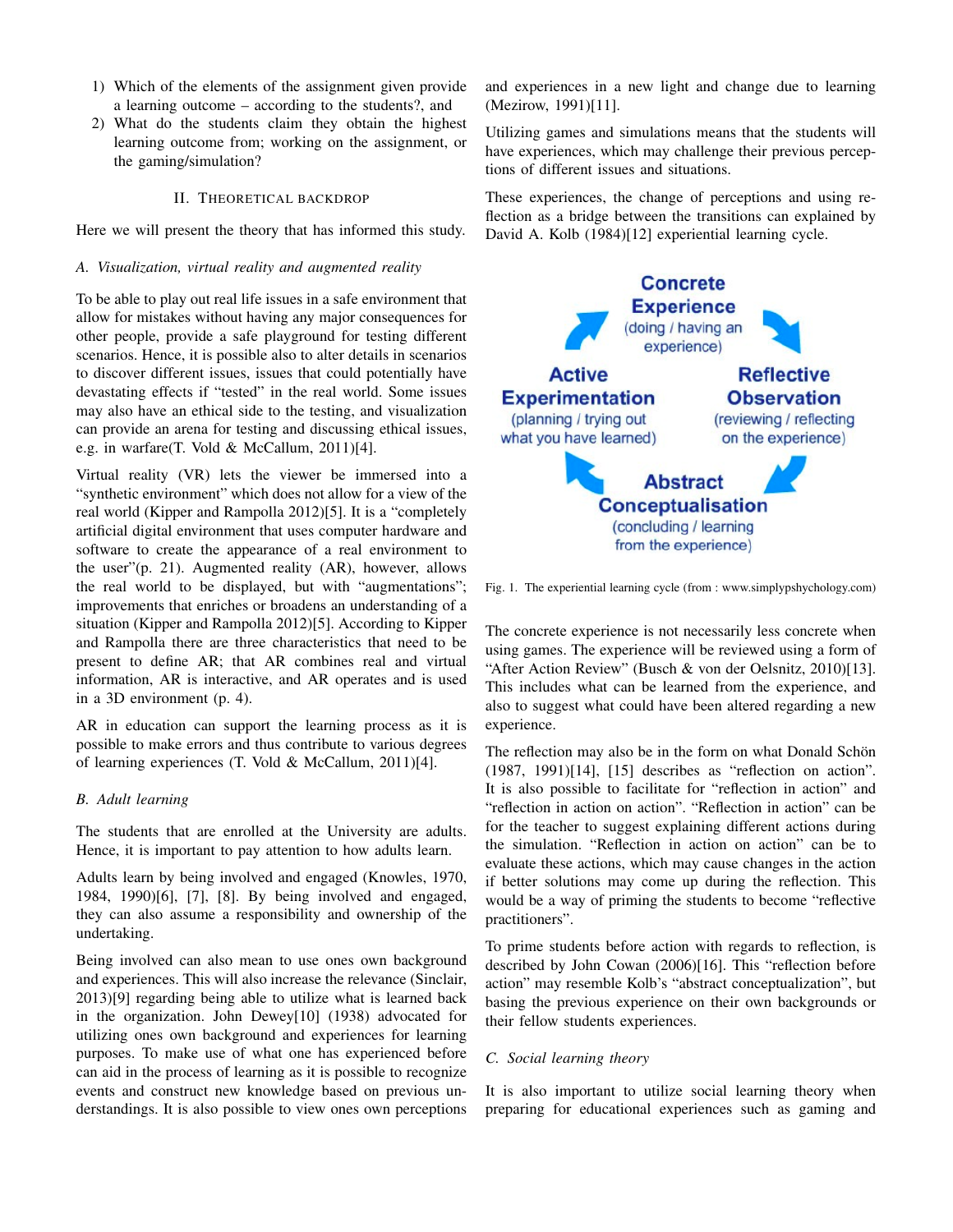simulations. The students may have experiences they can share with others and also discuss and develop together with their peers. Different experiences and different backgrounds and facilitating for sharing experiences may lead to a collective broadened learning. Lev Vygotsky (1978)[17] describe how collective learning can support the individual of reaching their "zone of proximal development". Together, by sharing experiences, and by co-developing new knowledge, it is possible to learn more than on their own.

# III. METHOD OF INQUIRY

In order to establish any relationship between the project and the learning outcome, we have collected qualitative data, such as observations, interviews with both groups and individuals, and our own field notes from the different stages.

Interviews, both with individuals and groups, provide qualitative data that can be interpreted and discussed (Dicicco-Bloom & Crabtree, 2006; McLeod, 2014; J. J. Schensul, 1999; S. Schensul, Schensul, & LeCompte, 1999)[18], [19], [20], [21]. The semistructured interview allow for pursuing different issues that may arise during the interview situation (Dalen, 2011; Postholm, 2010)[22], [23].

The data was organized in categories and sub-categories for the analysis.

In order to secure the data and make sure that the data are valid and reliable, we have done some "member checks" (Guba & Lincoln, 1989)[24].

# *A. The project*

The project was undertaken as a part of a course in the Bachelor program in Crisis Management and Communication. The purpose was twofold; firstly - previous research on "Flipped Classroom" (A. T. Vold et al., 2017; A. T. Vold, Lundesgaard, & Braun, 2016; T. Vold, 2014; T. Vold et al., 2017) and using games and simulations for learning purposes have shown promising results, secondly – new tools needed testing for learning purposes.

The students are in a wide age group; between approximately 20 and 60 years old. This implies a diverse audience. Their backgrounds range from "ordinary" desk jobs to call out services.

Since July 22nd 2011, municipalities and organizations need to develop plans for crisis prevention and management. The Norwegian Directorate for Civil Protection (Norwegian abbreviation: DSB) works on defining how organizations and society in general can avoid and/or handle incidents, crisis and make sure that preparedness and effective crisis management is distributed throughout Norway and Norwegian workplaces ((DSB), 2012). This means that safety and preparedness no longer is a matter for only the military and central governmental offices. Hence, the need for education and training.

Throughout the course, the students are given lectures on topics that are relevant for the assignment and for the learning objectives for the course.

The assignment is delineated as follows:

First, the assignment is handed out and explained. The assignment have some constraints: they are  $-$  in groups  $-$  to develop a scenario, which needs to be playable. The students are offered supervision in order to secure the playability of the script. The student group also need to decide for which of the three different games/simulation tools they want to use for the simulation. Their task during the gaming/simulation is to be game hosts/staff or game masters and another group will play out their scenario. Equally, they will need to play some other group's scenario.

After the gaming/simulation they are to sum up and make a quick evaluation of the gaming/simulation and their learning outcome, First Impression Report (FIR).

The last part of the assignment is to present a summary of how they have worked on their assignment, how they perceived to make a (playable) scenario, evaluate the learning outcome from making a scenario, evaluate being play staff for their own scenario and playing another group's scenario, evaluate the reflection processes tied to the (total) assignment, and discuss how this assignment and the reflection support their learning process.

# *B. The simulation tools/game platforms*

The different gaming/simulation platforms are as follows:

VBS3 (Virtual Battle Space 3 from Bohemia Simulations). In this game based environment, they have programmed a (fake) Norwegian "disaster town"called Lyngvik. Here it is possible to program different types of incidents, like landslides, fires, etc. Then the avatars have to perform rescue operations.

HoloLens from Microsoft is a mixed reality tool (https://www.microsoft.com/en-us/hololens/developers).

According to the representatives, this was the first time this tool was used in solving crisis and crisis management. The tool was used together with a VHF radio (using the band width of the hunting channelsfor this assignment) for communication purposes.

Rayvn is a tool for incident management. It is a text based tool which used with the radio provide a different type of simulation. To write the incidents and how to solve them will provide the students with a verbalization and record for discussion that is a valuable basis for discussions and reflections. It provide a text based communication that can prove valuable for the students as it may resemble other tools they will have to work on in a real life crisis. For our purposes, it serves issues like team learning, verbalization, and communication.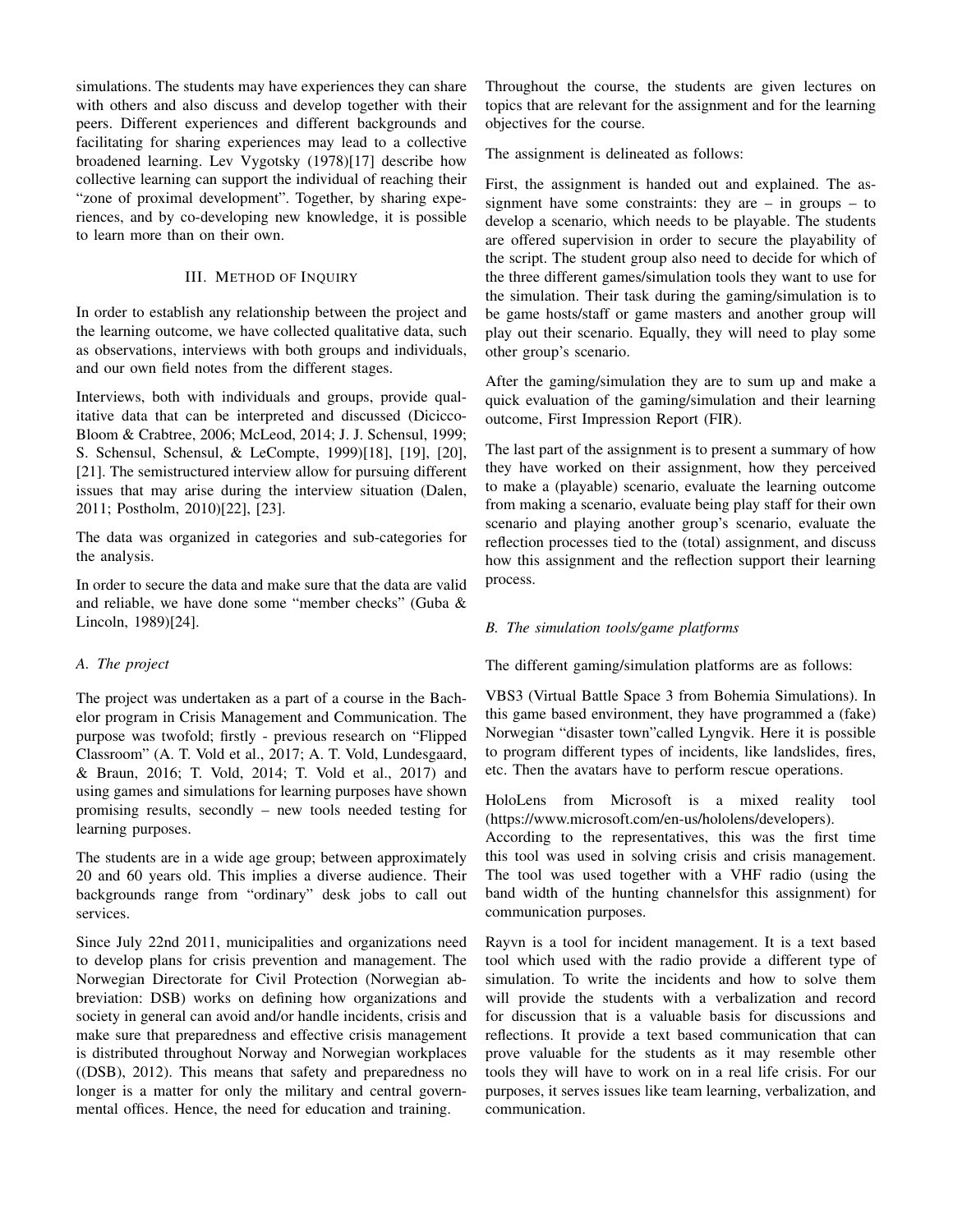

Fig. 2. Overview of the assignment

## IV. RESULTS AND DISCUSSION

The results from our investigations show some points for improvement, but also some important issues to pursue further. One of the issues, is the gaming in "Lyngvik" (VBS3). The students that are digital natives and gamers have no problem moving the avatars and their vehicles around in the virtual environment. They find it fun and engaging. However, the ones that are not gamers, struggle with getting their avatars in place and to move them about in order to solve the task in question. This may obstruct flow (Csikszentmihalyi, 1990)[25] of the gaming and in worst case contribute towards being too focused on not being able to move the avatars rather than performing the rescue operation. This may again reduce the learning outcome of the gaming (Kember et al., 1999)[26]. The total response on this gaming session was however, that all of the respondents claim they should have done this earlier in their education. They claim it is essential to their learning process and that this should be introduced already in the first semester. Quotes like : "we need this" and "this should have been a part of our training from day one (of the study)" support the idea of this contributing to their perceived learning outcome. This, they claim would also reduce the risk of obstructing the learning outcome due to lack of gaming skills.

The students also state they get a better understanding of the importance of communication during crisis. All of the different tools provide the artificial settings and they do provide the learning opportunity it was intended to be. In different ways the different tools provide a safe "play ground" for the students.

The students also report on it being necessary to have mandatory attendance. This was an issue they had addressed early in the semester, as many are in a work life. More than 50% attendance was unwanted by the students. The 75% attendance was early disputed, but when the course is finished, this is something they really appreciate. This suggest that forcing them to attend, will also contribute towards more time in the study setting together with their peers and for the ones that have less time for privately to join their study group (due to work life, family life, distance, etc.) will have to spend time together, that they normally would not. This provide an opportunity to learn from each other and this support the social learning (Vygotsky, 1978)[17]. Learning from each other and by sharing knowledge, building on their own experiences (Dewey, 1938)[10] may support their learning outcome.

Some of the students also claim to retrospectively understand better the requirement of a "playable scenario". They claim that they first through the gaming/simulation understood that it was necessary to pay greater attention to the playability. Low playability may also lead to break of flow (Csikszentmihalyi, 1990)[25] and thus allow for obstructed learning (Kember et al., 1999)[26]. Even if most of the scenarios were playable, there were some minor details that arose due to the lack of focussing on the playability. The learning they claim to have from this, is the necessity of planning well for exercises back in their organization, and to –in as full extent as possible - test the whole scenario repetedely, in advance of the "live" one.

To be play staff for their own scenario has also provided the students with valuable insight in how their planning is perceived by others. Also to play other groups scenarios provide them with the response perspective with regards to training for incidents (Hafting, Ree-Lindstad, & Vold, 2006; T. Vold, 2011)[27][27].

To develop a scenario as a part of an assignment is also reported to support the learning outcomes. The reflection process, reflection before action (Cowan, 2006)[16] is valuable for their learning process. It also provide the students with a sense of inclusion and co-development, that enhances the sense of involvement and allow them to utilize their own backgrounds and experiences (Dewey, 1938; Knowles, 1970, 1984, 1990)[10], [6], [7], [8]. It also allow the student to utilize the other students experiences. This social learning they claim to support their learning process, which is supported by the social learning theory (Vygotskij & Kozulin, 1986; Vygotsky, 1978)[17], [28].

The reflection processes during and after the gaming/simulation, they also claim to support their learning out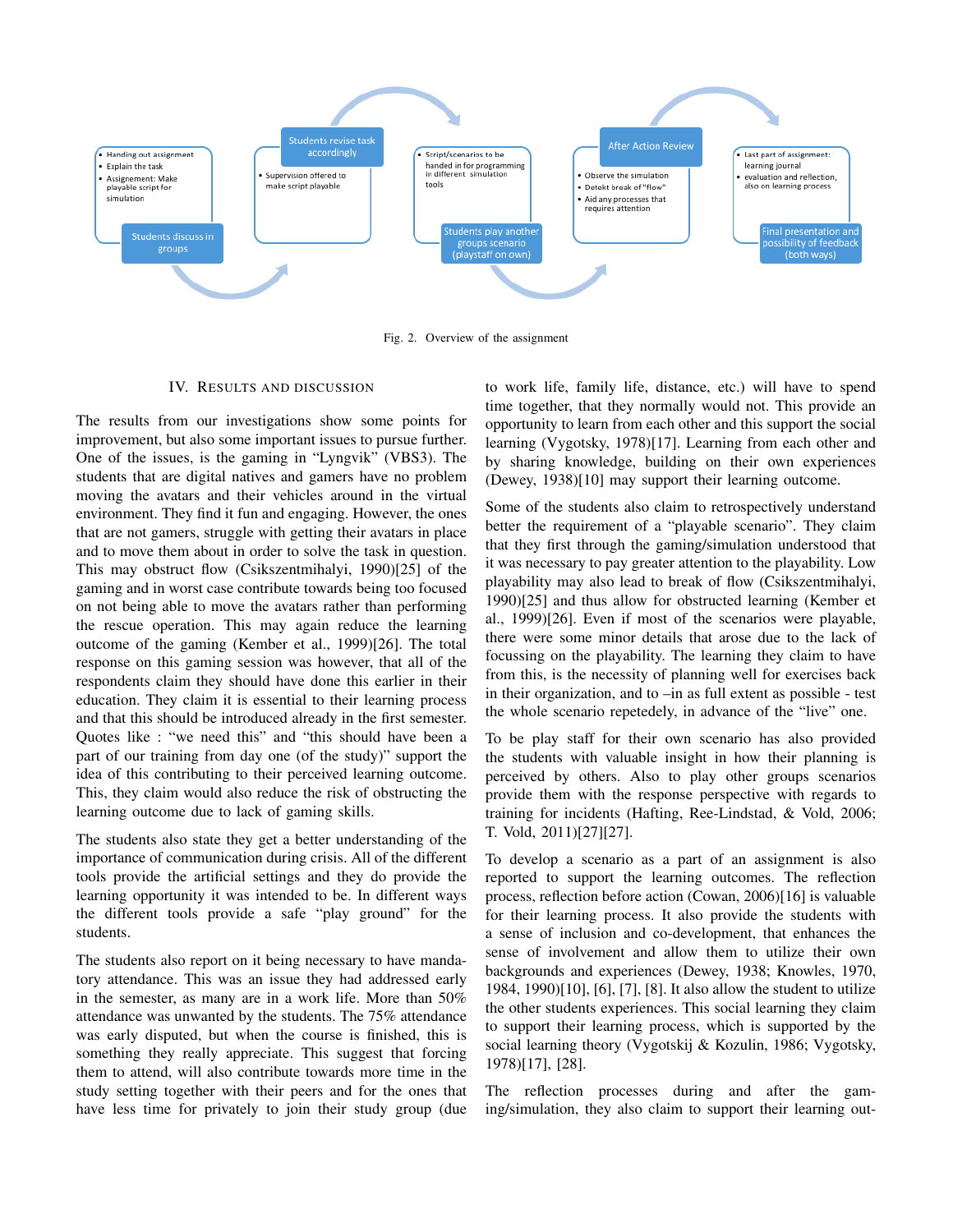come. This is supported by theory that explains how to become a reflective practitioner (Moon, 2006; Schön, 1987, 1991)[29], [14], [15]. The reflection process they undergo in the last part of their assignment (the presentation of their reflections on the total assignment) show a development process that we also find in theory on experiential learning theory (Kolb, 1984)[12] and in writing reflective journals (Moon, 2004, 2006)[30], [29].

## V. CONCLUSION

The assignment has been well received over time by the students. From the rather negative attitude of the mandatory attendance and the scepticism with regards to developing their own scenarios, to the statements of how this is crucial to their learning during the study, show a development that the students needed during their study. They claim that it needs to be a larger part of the whole study program, and that simulation and gaming should be introduced in the first semester and that it should be done throughout the whole study.

The assignment need some development, such as a greater focus on providing support on the playability of the scenarios, and a mandatory reflective journal writing. The total reported learning outcome from the assignment is, however, rather overwhelming. As the assignment is developed from earlier attempts, and experiences, and support learning theory that embraces both adult learning, social learning theory, and theory on utilizing reflection for learning, this should not be surprising. However, there are still some issues that may obstruct the learning, such as gaming skills, technical errors, break down of technology, to mention a few issues that may occur.

The feedback from the students, both through the research data and through their reflections during the assignments will provide valuable guidelines for the further development.

## *A. Further research*

Utilizing the gaming/simulation tools earlier in the study program will be tested out and it is necessary to do research on how this can develop the study and support the relevance of the study. It is important to continuously improve the study in order to support the relevance and the individuals learning outcome from the study.

Modified assignments are planned for other courses earlier in the study program and need to be investigated for both learning outcome for the course, but also longitudinally regarding how introducing gaming and simulation earlier in the study program will support the learning outcome from the assignment in the last semester. Will it reduce the issues pointed out, such as the gaming skills, and the understanding of the importance of the playability of a scenario. These are issues that we need to follow up on and investigate further.

#### **REFERENCES**

- [1] G. O. Venemyr, L. Ki, S. Holen, H. Haave, T. Vold, R. Braun *et al.*, "Flipped gaming for enhanced learning outcome crisis preparedness courses," in *Information Technology Based Higher Education and Training (ITHET), 2017 16th International Conference on*. IEEE, 2017, pp.  $1-4.$
- [2] T. Vold, R. Braun, and D. Lundesgaard, "Flipped classroom students as producers," in *2016 15th International Conference on Information Technology Based Higher Education and Training (IEEE ITHET)*, O. Kaynak, Ed., New York. IEEE, dec 2016, pp. 1–6. [Online]. Available: http://ieeexplore.ieee.org/document/7760747/
- [3] R. Braun and Z. Chaczko, "That flipping classroom-getting engineering students to be consciously competent on their own," in *Information Technology Based Higher Education and Training (ITHET), 2015 International Conference on*. IEEE, 2015, pp. 1–4.
- [4] T. Vold and S. McCallum, "Gamers and learning," in *10th International Conference on Information Technology Based Higher Education and Training*. IEEE, Conference Proceedings, pp. 1–4.
- [5] G. Kipper and J. Rampolla, "Augmented reality : an emerging technologies guide to AR," 2012.
- [6] M. S. Knowles, *The modern practice of adult education : andragogy versus pedagogy*. New York: Association Press, 1970.
- [7] ——, *Andragogy in action*. San Francisco: Jossey-Bass, 1984.
- [8] ——, *The adult learner: a neglected species*. Houston: Gulf Pub. Co, 1990.
- [9] M. Sinclair, "Dan Sperber & Deirdre Wilson: Relevance: Communication and Cognition," *Per Linguam : A Journal of Language Learning*, vol. 2, no. 2, 2013.
- [10] J. Dewey, *Experience & Education*. New York: Touchstone, 1938.
- [11] J. Mezirow, *Transformative dimensions of adult learning*. San Fransisco: Jossey-Bass, 1991.
- [12] D. A. Kolb, *Experiential learning: experience as the source of learning and development*. Englewood Cliffs, N.J.: Prentice-Hall, 1984.
- [13] M. W. Busch and D. von der Oelsnitz, "Collective intelligence in teams-Practical approaches to develop transactive memory," in *On collective intelligence*. Springer, 2010, pp. 107–119.
- [14] D. A. Schön, *Educating the reflective practitioner*. San Francisco, Calif.: Jossey-Bass, 1987.
- [15] ——, *The reflective practitioner : how professionals think in action*, Aldershot: Avesbury, 1991.
- [16] J. Cowan, *On becoming an innovative university teacher: reflection in action*. Buckingham: Society for Research into Higher education & Open University Press, 2006.
- [17] L. S. Vygotsky, *Mind and society: The development of higher mental processes*. Cambridge, MA: Harvard University Press, 1978.
- [18] B. Dicicco-Bloom and B. F. Crabtree, "The qualitative research interview," *Medical Education*, vol. 40, no. 4, pp. 314–321, 2006.
- [19] S. A. McLeod, "The Interview Method," 2014. [Online]. Available: www.simplypsychology.org/interviews.html
- [20] J. J. Schensul, *Enhanced ethnographic methods: audiovisual techniques, focused group interviews, and elicitation techniques*. Walnut Creek, Calif.: Altamira Press, 1999.
- [21] S. Schensul, J. J. Schensul, and M. D. LeCompte, *Essential ethnographic methods: observations, interviews, and questionnaires*. Walnut Creek, Calif.: Altamira Press, 1999.
- [22] M. Dalen, *Intervju som forskningsmetode*. Oslo: Universitetsforl., 2011.
- [23] M. B. Postholm, *Kvalitativ metode: en innføring med fokus på fenomenologi, etnografi og kasusstudier*. Oslo: Universitetsforl., 2010.
- [24] E. G. Guba and Y. S. Lincoln, *Fourth generation evaluation*. Newbury Park, Calif.: Sage, 1989.
- [25] M. Csikszentmihalyi, *Flow: The Pshychology of Optimal Experience*. New York: Harper & Row, 1990.
- [26] D. Kember, A. Jones, A. Loke, J. McKay, K. Sinclair, H. Tse, C. Webb, F. Wong, M. Wong, and E. Yeung, "Determining the level of reflective thinking from students' written journals using a coding scheme based on the work of Mezirow," *International Journal of Lifelong Education*, vol. 18, no. 1, pp. 18–30, 1999.
- [27] T. Hafting, N. Ree-Lindstad, and T. Vold, "Being prepared for action: Simulation of crisis as a learning context," *presented at the Online Educa 2006*, 2006.
- [28] L. S. Vygotskij and A. Kozulin, *Thought and language*, ser. Myšlenie i reč'. Cambridge, Mass: MIT Press, 1986.